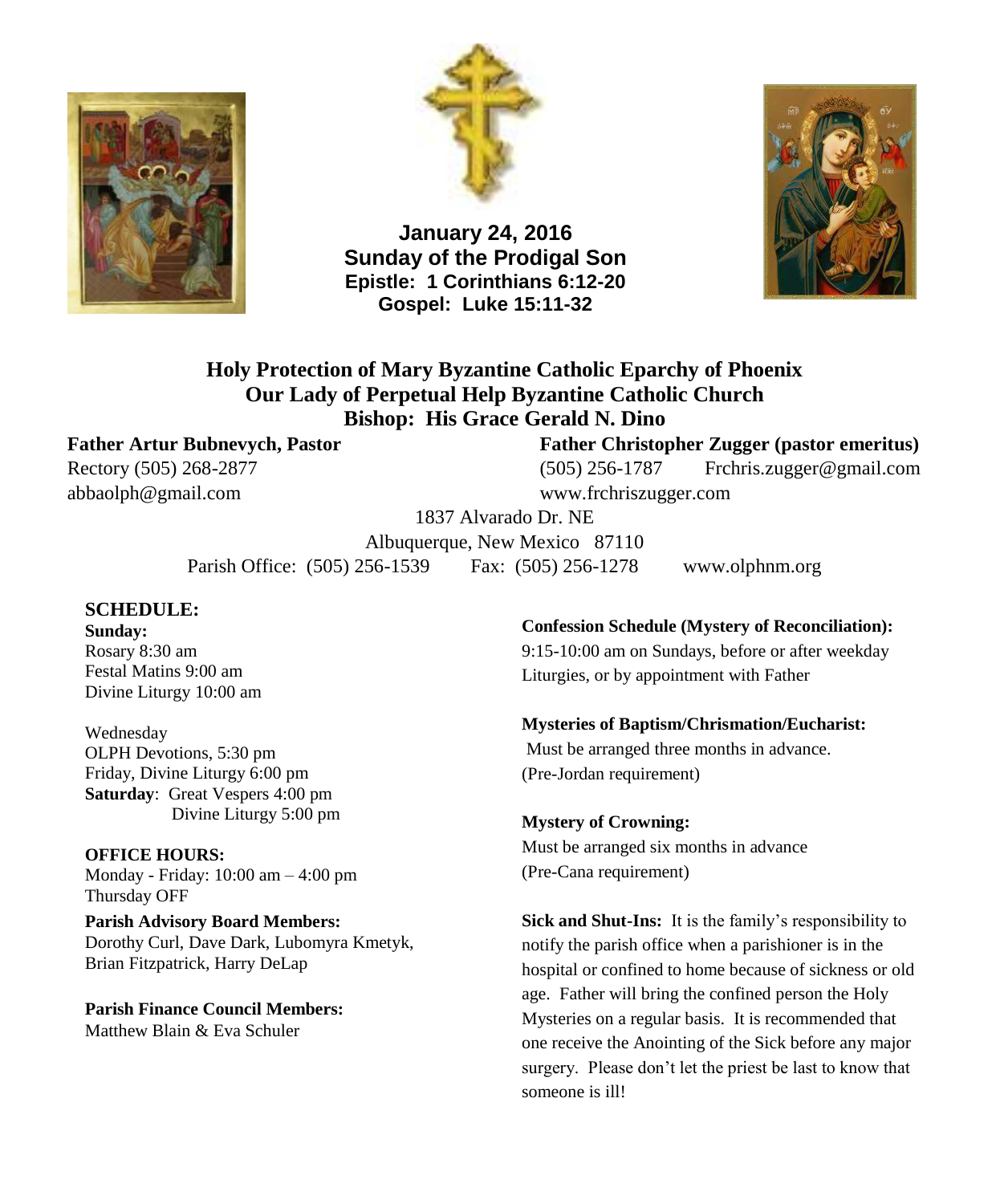## **Welcome to our Church! If you are looking for a spiritual home, contact Father Artur or the office staff for more information. God bless you.**

| <b>Today</b>                              | $8:30$ am<br>$9:00$ am<br>$9:15$ am<br>10:00 am                                                                                                                                                                                              | Rosary<br><b>Festal Matins</b><br>Confessions<br>Divine Liturgy for Parish Family & Friends<br>Fr Chris: +Margaret Zugger 8th Anniversary<br>Sports Day after Liturgy                                                                                                                                                            |  |
|-------------------------------------------|----------------------------------------------------------------------------------------------------------------------------------------------------------------------------------------------------------------------------------------------|----------------------------------------------------------------------------------------------------------------------------------------------------------------------------------------------------------------------------------------------------------------------------------------------------------------------------------|--|
| <b>Monday</b><br>January 25               | <b>Gregory the Theologian Bishop</b><br>Epistle: 1 Corinthians 12:7-11; Gospel: John 10:9-16<br><b>NO LITURGY</b>                                                                                                                            |                                                                                                                                                                                                                                                                                                                                  |  |
| <b>Tuesday</b><br>January 26              | $6 - 8$ pm<br>$6:15$ pm                                                                                                                                                                                                                      | <b>Xenophon &amp; Mary Venerables</b><br>Epistle: 1 John 3:10-20; Gospel: Mark 14:10-42<br><b>NO LITURGY</b><br>OLPHelpers large group meeting<br>CAFÉ meeting at UNM                                                                                                                                                            |  |
| Wednesday<br>January 27                   | Translation of the Relics of John Chrysostom<br>Epistle: Hebrews 7:26-8:2 ; Gospel:<br><b>OLPH Devotions</b><br>5:30 pm                                                                                                                      |                                                                                                                                                                                                                                                                                                                                  |  |
| <b>Thursday</b><br>January 28             | <b>NO LITURGY</b><br><b>Ephrem the Syrian Venerable</b><br>Epistle: 1 John 4:20-5:2; Gospel: Mark 15:1-15<br>6:00 pm<br>Pot-luck dinner<br>7:00 pm<br><b>THEOSIS Bible Study</b>                                                             |                                                                                                                                                                                                                                                                                                                                  |  |
| <b>Friday</b><br>January 29<br>Abstinence | Three Holy Hierarchs/Simple Holy Day<br>Epistle: Hebrews 13:7-16 ; Gospel: Matthew 5:14-19<br>$6:00$ pm<br>Divine Liturgy                                                                                                                    |                                                                                                                                                                                                                                                                                                                                  |  |
| <b>Saturday</b><br>January 30             | Blessing on Doberman Family<br>1 <sup>st</sup> All Souls Saturday<br>Epistle: 1 Timothy 6:11-16; Gospel: Luke 20:46-21:4<br>All Souls Divine Liturgy with the Panachida and the<br>$9:00 \text{ am}$<br>Reading of the names of our Deceased |                                                                                                                                                                                                                                                                                                                                  |  |
| <b>Sunday</b><br>January 31               | <b>Sunday of Meat Fare</b><br>4:00 pm<br>5:00 pm<br>8:30 am<br>$9:00$ am<br>9:30 am<br>10:00 am                                                                                                                                              | Epistle: 1 Corinthians 8:8-9:2; Gospel: Matthew 25:31-46<br><b>Great Vespers</b><br>Divine Liturgy; +Keenan Alan Wofford by Jilek Family<br>Rosary<br><b>Festal Matins</b><br>Confessions<br>Divine Liturgy for Parish Family & Friends<br>Father Chris: +Molly Jacques by M/M Sven Svensson<br><b>ECF classes after Liturgy</b> |  |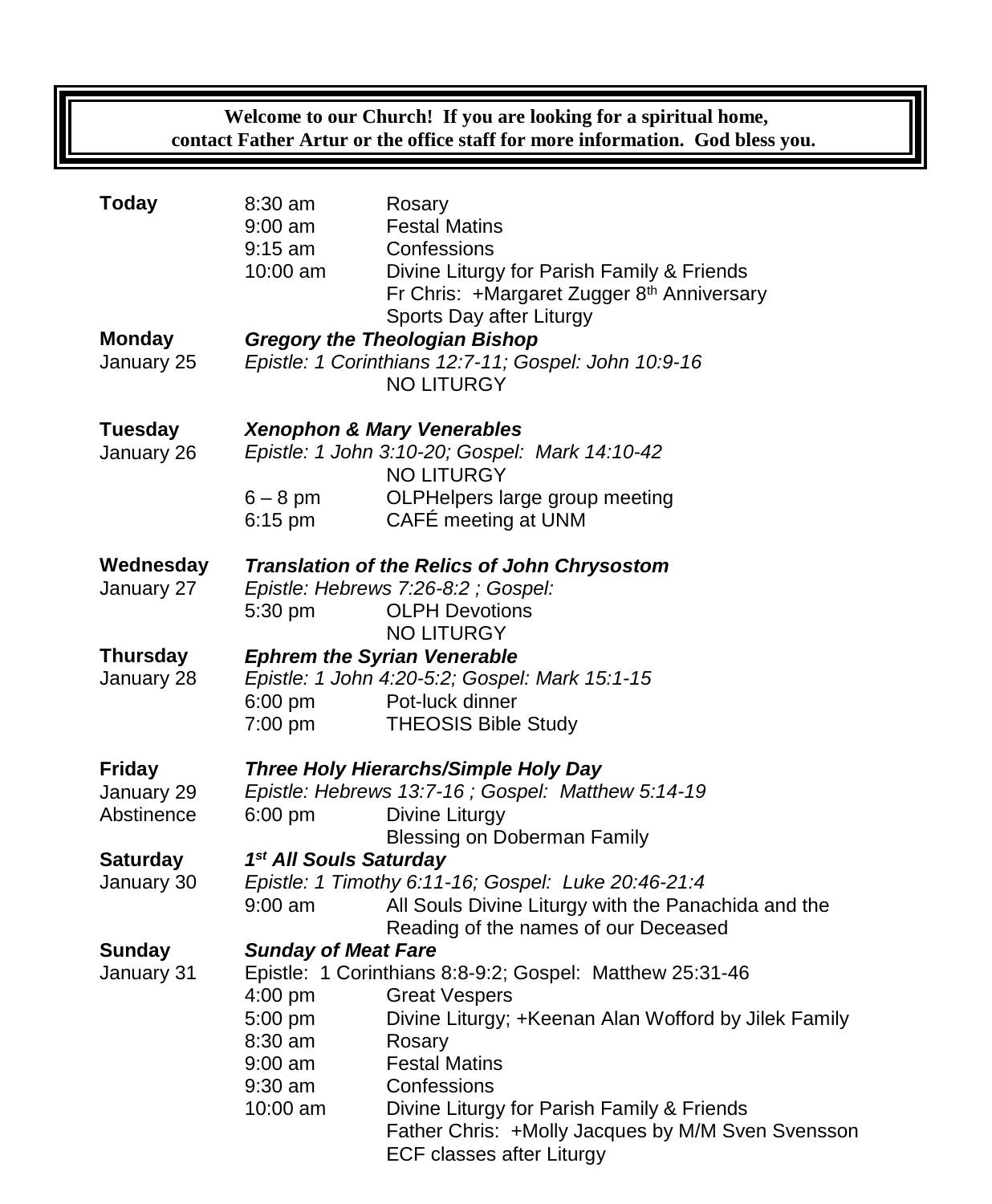## *Physician and Help of those in sickness, Redeemer and Savior of the infirm; O Master and Lord of all, grant healing to your servants. Be clement, show mercy to those who have sinned much, and deliver them, O Christ, from their Iniquities, that they may glorify Your might divine!*

- Fr. Julian Gnall Paola Terlaza William Frank Fr. Anthony Romero Henry Zugger Joseph Koetter Michele Koetter John & Margie Disque Mary Nell Preisler Lilllian Murphy Phillip Fall Jackie De Paolis Marilyn Fore **Walter Jakymiw** Donny Terry Roy Smith **Communist Communist Clga Bodnar** Mary Murphy Sven & Barbara Svensson Frances Brannan Jack & Lorraine Hubbell Jenny Ford **Kristoff Rajala** Heather Mattax Robert Hasaka Jordan Smith Larry Bennett Threima Leech Maggie Batsel Mary Ellis Pricilla Hughes Tony Lucero **Mike Harahuc** Sharif Rabadi Chris Overlin Robert Zadel Stephen Horner Laura Dominguez Demetrius Yackanich
- 
- Abraham Haddad **John Deflice** Quintin Santamaria & Family

*Prayers in honor of and to the Blessed Virgin are a powerful weapon against sin, and for healing.*  Joyful Mysteries are recited until February 2.

*If you recite the Rosary at home, please offer these intentions, and join us on Sunday at 8:30 am. Those who recite the Akathist to the Mother of God or the Rosary receive a partial indulgence when they do so in private, plenary indulgence when they do so as a group*



Vocation Icon Today: Pettit Next Sunday: Pettit

## *Intentions of the Rosary*

**1 st Decade:** Help for persecuted Catholics, especially in communist and Islamic states

- 2<sup>nd</sup> Decade: Spiritual and physical growth of our parish and the Byzantine Catholic Church
- **3 rd Decade**: Increase in vocations to priesthood, diaconate, and consecrated life to serve the Byzantine Catholic Church
- **4 th Decade**: Repose of the souls who have no one praying for them
- **5 th Decade**: Healing of the sick in body, mind and soul

## *Holy Father's Intentions for January*

**Universal**: That those from diverse religious traditions and all people of good will may work together for peace.

Evangelization: That in this year dedicated to consecrated life, religious men and women may rediscover the joy of following Christ and strive to serve the poor with zeal.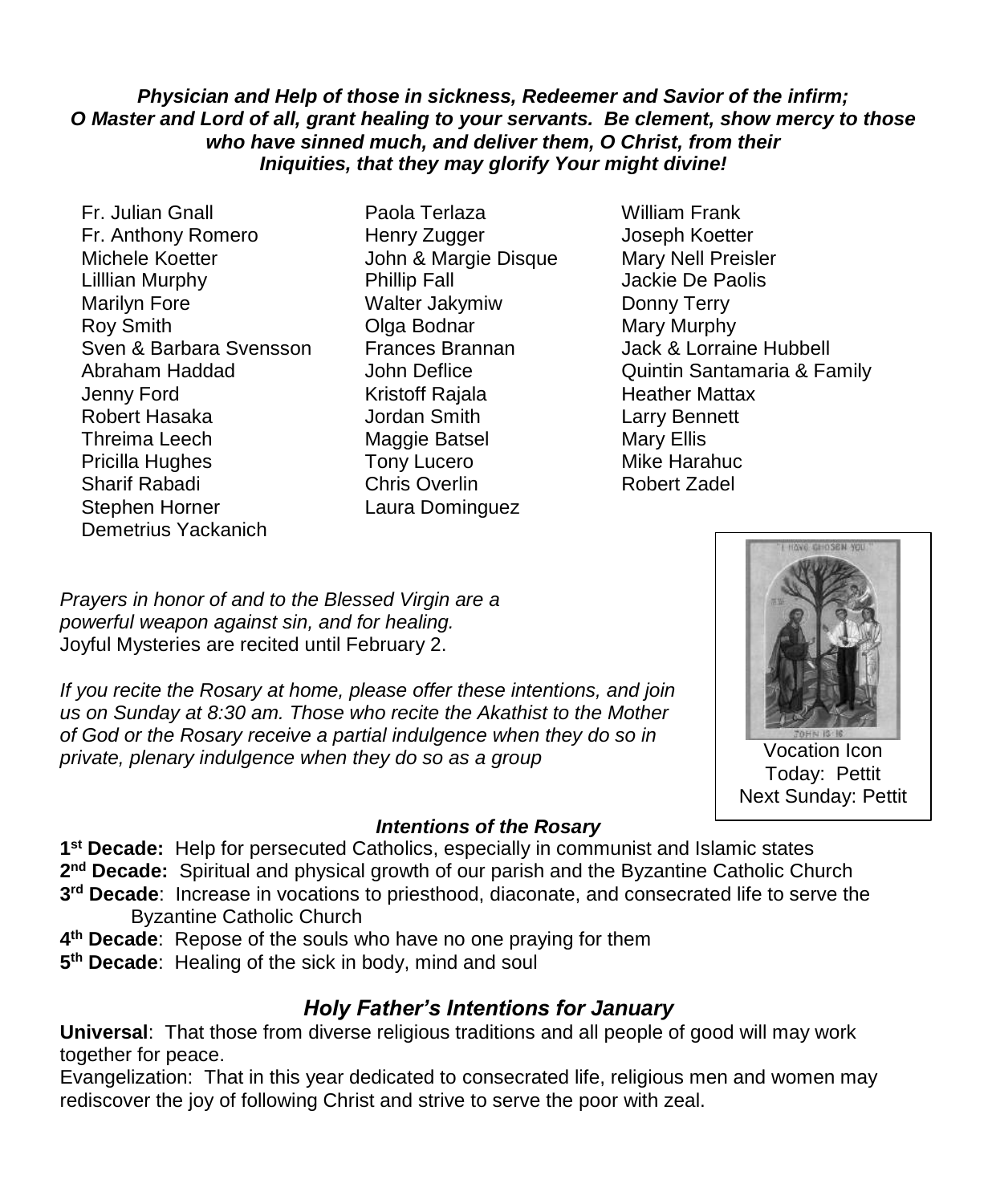## **Marquee Sign**

Coming project for 2016 is the renovation of the lower part of the Marquee sign, which would be the announcement board, Divine Liturgy schedule and welcome board. Right now we are thinking of the possible best design of the lower part.

Ideas and sketches would be really appreciated. Please, talk to Fr. Artur.

## **ALL SOULS SATURDAYS FOR 2016**

We have 5 All Souls Saturdays on which we commemorate by name our beloved deceased. The dates for this year are:

January 30 (Saturday before Sunday of Meatfare)

February 20, February 27, March 5 (3 Saturdays during the Great Fast) May 14 (the Saturday before Pentecost Sunday).

The first **All Souls Saturday is on January 30th**. At these services, held before, during and after Great Lent, the pastor prays for the souls of the departed, reading names from a book called the "Hramoty." This book is grouped by family names, and after each family name, then the pastor reads off the FIRST names of the deceased.

Please use your 2016 envelopes for this - the All Souls envelope is enclosed. If you have more names, write them on another sheet of paper and enclose in the envelope. Any offerings for this go to **Father Artur, not the parish**, and are not tax-deductible. Thank you very much.

Thank you to OLPHelpers **Church service project group**: Melinda, Pam & Rafael for dusting the Iconostasis and cleaning the icon embroideries. May God grant you many years!

|     | <b>DATE READER</b>   | <b>TROJCA</b>     | <b>GREETER</b> | HOST  | <b>COUNTER</b> |
|-----|----------------------|-------------------|----------------|-------|----------------|
| _ _ | Jan. 31 Jose Salazar | Grace Brewer Open |                | Blain | Open           |

# **Barbara's Hall Report:**

Thanks to the Svenssons for hosting the social last Sunday. Sven made a big roaster full of franks and beans, one of his favorites!

Also a delicious cake and ice cream to celebrate his 71st birthday. Happy Birthday and may God grant you many more years!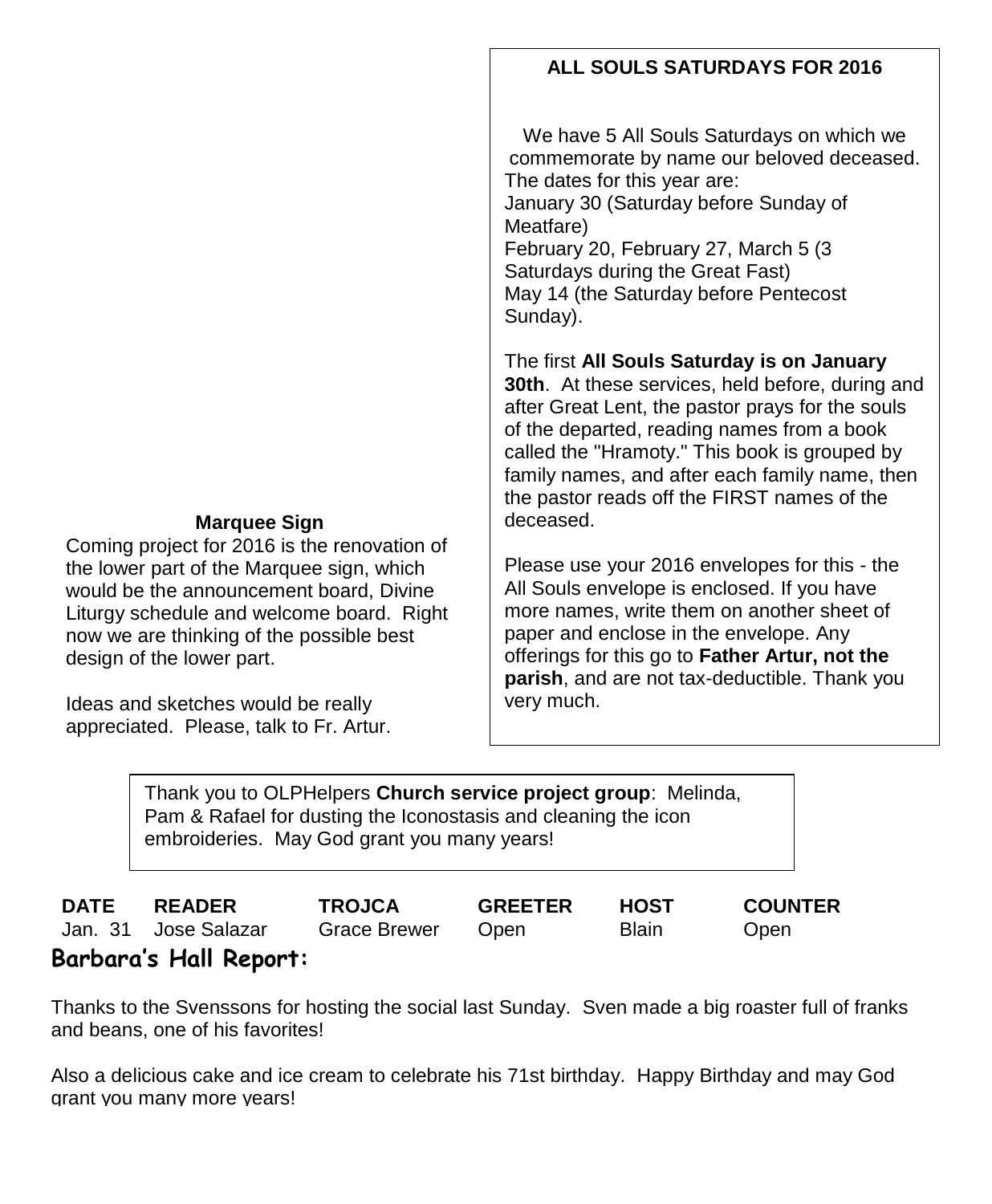## *Meditation for Sunday of the Prodigal Son*

The parable of the Prodigal Son forms an exact icon of repentance at its different stages. Sin is exile, enslavement to strangers, hunger. Repentance is the return from exile to our true home; it is to receive back our inheritance and freedom in the Father's house. But repentance implies action: "I will rise up and go…" (v. 18). To repent is not just to feel dissatisfied, but to make a decision and to act upon it.

In the words of our Lord, we also learn of three things through this parable: the condition of the sinner, the rule of repentance, and the greatness of God's compassion. The reading of this parable follows the Sunday of the Publican and the Pharisee so that, seeing in the person of the Prodigal Son our own sinful condition, we might come to our senses and return to God through repentance. For those who have fallen into great despair over their sins thinking that there is no forgiveness, this parable offers hope. The Heavenly Father is patiently and lovingly waiting for our return. There is no sin that can overcome His love for us.

Finally, this parable offers us insight into the world in which we live. It is a world where the activities of people are disconnected and not ordered toward the fulfillment of God's divine purpose for life. It is a world of incoherent pursuits, of illusory strivings, of craving for foods and drinks that do not satisfy, a world where nothing ultimately makes sense, and a world engulfed in untruth, deceit and sin. It is the exact opposite of the world as created by God and potentially recreated by his Son and Spirit.

There is no cure for the evils of our age unless we return to God. The world in which we live is not a normal world, but a wasteland. This is why in the Slavic tradition of the Orthodox Church the reading of Psalm 137 is added to the Matins service for this and the following two Sundays. This nostalgic lament of the Hebrew exiles states: "By the streams of Babylon we sat and wept as we remembered Zion. On the willows we hung our harps, for how could we sing the Lord's song in a strange land" (Psalm 137).

Here we can see the challenge of life in this world and the alienation from God that can happen when sin reigns in our lives. As a result of sin in our lives, we lose the joy of communion with God, we defile and lose our spiritual beauty, and we find ourselves far away from our real home, our real life. In true repentance, we realize this, and we express a deep desire to return, to recover what has been lost. On this day the Church reminds us of what we have abandoned and lost, and beckons us to find the desire and power to return. Our Heavenly Father is waiting and ready to receive us with His loving forgiveness and His saving embrace.

Source: ttp://lent.goarch.org/prodigalson/learn/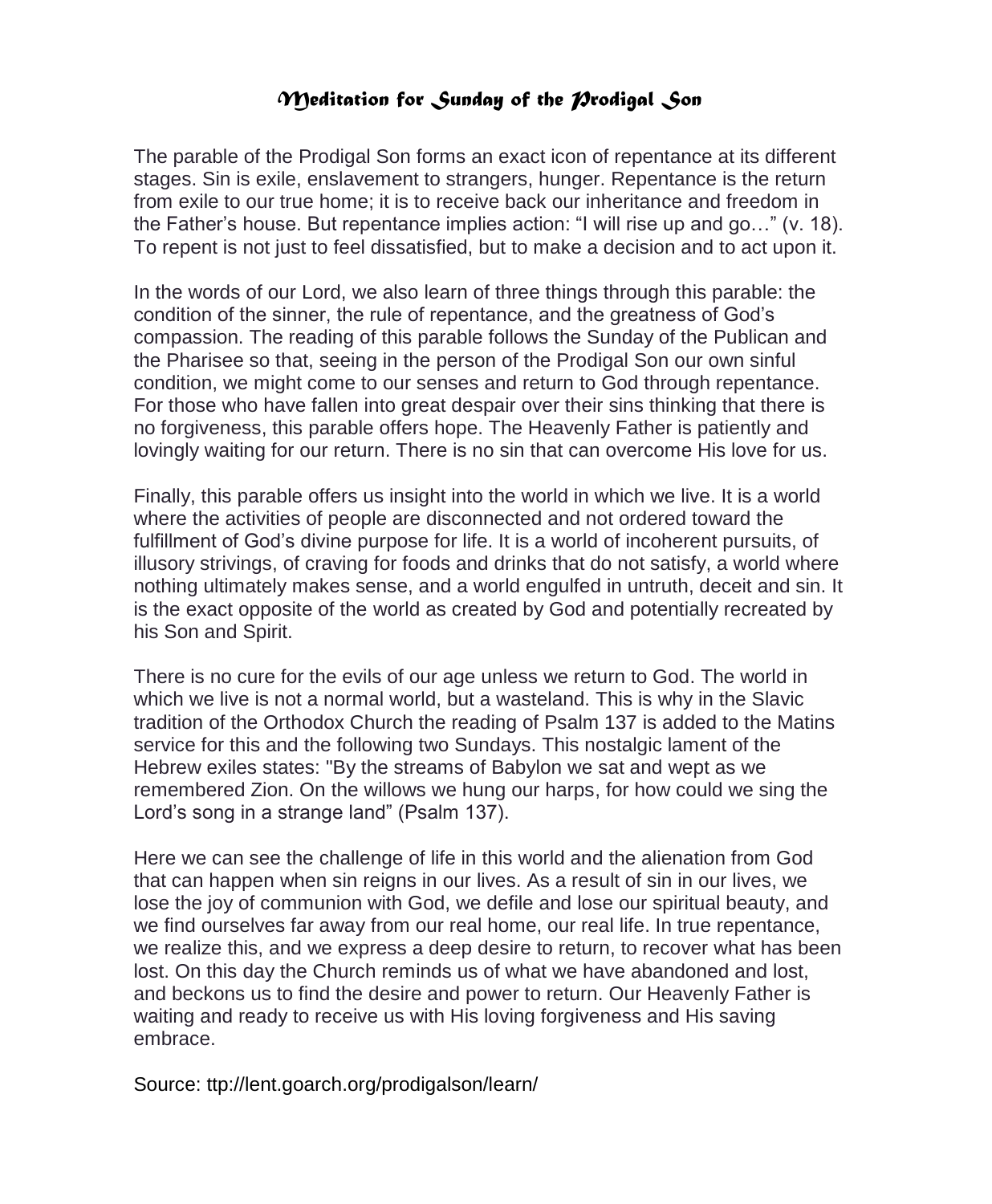## **Coming Events—Mark Your Calendars Now!**

| Thursday, January 28 | 6:00 pm Pot-luck dinner                                  |
|----------------------|----------------------------------------------------------|
|                      | 7:00 pm THEOSIS Bible Study                              |
| Friday, January 29   | Three Holy Hierarchs/Simple Holy Day                     |
|                      | 6:00 pm Divine Liturgy                                   |
| Saturday, January 30 | 1 <sup>st</sup> All Souls Saturday                       |
|                      | 9:00 am Divine Liturgy & Panachida for Souls of Deceased |
| Tuesday, February 2  | Encounter of Our Lord with Simeon & Anna/Solemn Holy Day |
|                      | Monday 6:00 pm Vesper Liturgy/Blessing of Litije Bread & |
|                      | Mirovanije                                               |
|                      | Tuesday, 9:00 am Divine Liturgy with Mirovanije          |
| Monday, February 8   | First Day of the Great Fast                              |
|                      | 6:00 pm Presanctified Liturgy with Anointing             |

**The OLPHelpers** next large group meeting will be Tuesday January 26 from 6 to 8 pm in the OLPH Parish Hall. There will be a potluck light supper and then we will be hearing reports of progress from the small groups. May the Holy Spirit continue to guide and bless our commitment to serve this parish.

## **OASIS Classes**

There will be two OASIS classes at our church during Great Lent: Icons: Doorways to Heaven, on Feb. 18 and St. Elijah: Jewish Prophet, Christian Saint, Muslim Guide, on March 3. Both run from 10:30 am - Noon, and registration costs \$8 for each.

Register with OASIS online [www.oasisabq.org;](http://www.oasisabq.org/) by phone 884-4529, or in person at the American Square Shopping Center, Suite 18, on Menaul Blvd. and Carlisle Blvd NE.

OASIS provides education in all kinds of areas and day trips to historic and scenic sites to adults 50 and up.

**CAFE resumes this week** on Tuesday evenings at the Student Union Building at the University of New Mexico.

CAFE serves students and staff of UNM as a student club, presenting Catholic teachings and how to defend them, during the school year. We begin at 6:15 pm with prayer, then meet over goodies and beverages, with closing prayers at 8 pm and head home at 8:30 pm.

Please share this with anyone you know who attends or works at UNM. This week: our own Paul Hunt presents on the authentic history of the Early Church vs. the Protestant claims of an apostasy from Scripture.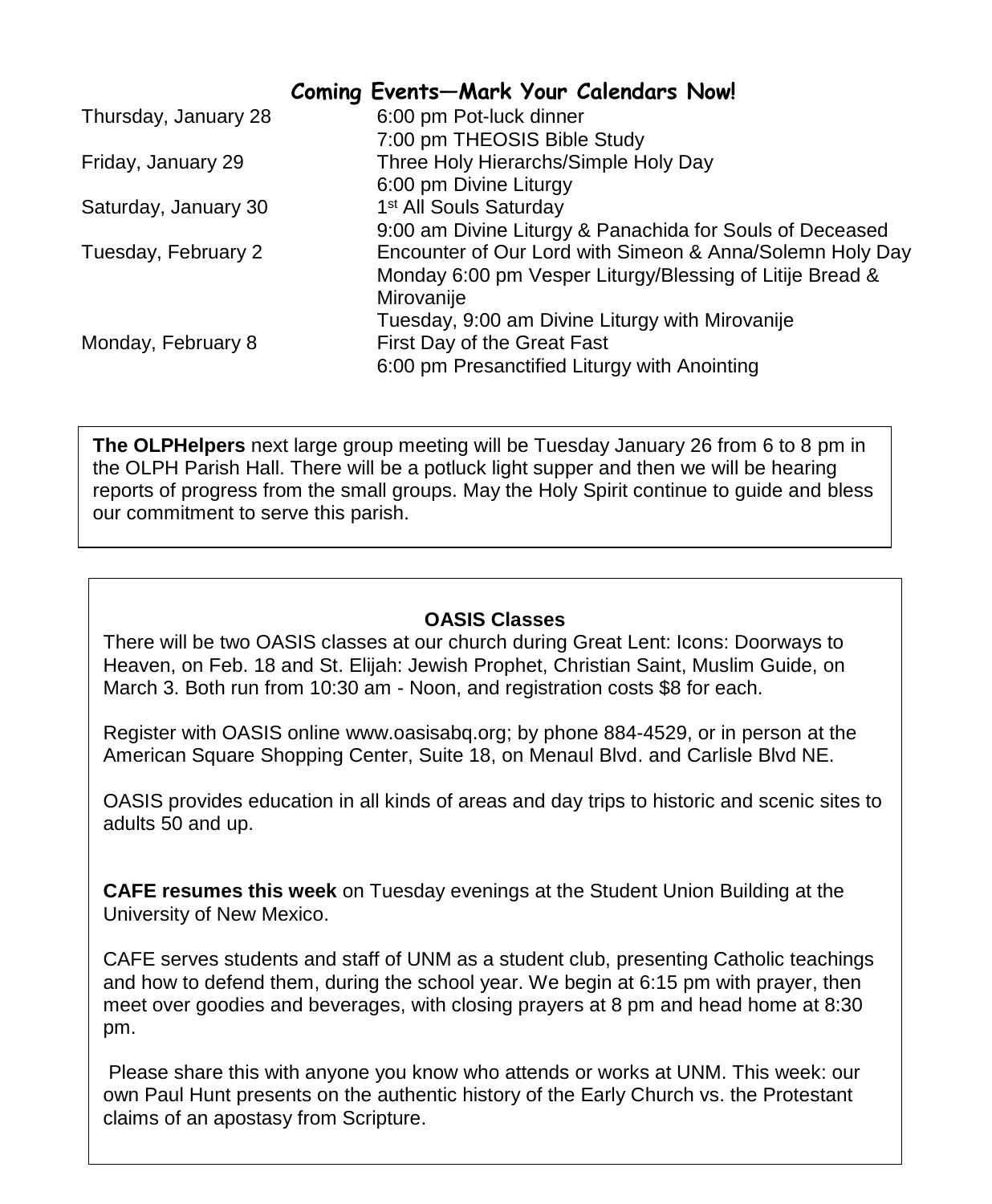## **Office of Evangelization & Education Monthly Bulletin Series January 2016**

## *#4 Lesson in Evangelization – Become a Servant of God*

"But seek first the Kingdom of God and His Righteousness, and all these things shall be added to you." Matthew 6:33

 authentic Byzantine Catholic faith by In the previous three lessons of this evangelization series, we discussed the importance of prayer, reading sacred scripture and receiving the Eucharist. This lesson focuses on how to live out an

## **Becoming a Servant of God**

In one very inspiring Biblical passage, St. Paul writes, "Now then, we are ambassadors for Christ" [2 Corinthians 5:20]. You might think, "Wow! I'm an ambassador." You might feel like royalty – and you should. You are the adopted child of the King of Kings and Lord of Lords. You are an ambassador for Christ, the eternal King. That's quite a title!

Merriam-Webster Dictionary defines an ambassador as: "the highest ranking person who represents his or her own government while living in another land." As an ambassador for Christ, you are a high-ranking representative in a foreign land. You live in an earthly kingdom, but represent the heavenly kingdom of your Master and Lord.

Your position as ambassador is exalted, not because of your own greatness, but because of the glory of the One you represent. But wait. This eternal King, your God, took on a human body and then died an ignominious death to bring your human nature into union with the Divine.

As an ambassador you are not above the one you represent. You are a servant. Ambassadors of Christ are different from earthly ambassadors. In what way? In his letter to the Ephesians, Saint Paul writes that the Christian must be obedient "not with eye-service, as men-pleasers, but as bondservants of Christ, doing the will of God from the heart" [Ephesians 6:6].

If you are an ambassador of Christ, you cannot seek earthly glory. Like Jesus, your Master and Lord, you are a "bondservant", but not a servant who is not at the same time free. This kind of bondservant freely thinks and acts in the service of the Lord, but not for oneself. But what about the high rank of being an ambassador? Indeed, it is the highest rank you can attain as a human being. But you cannot be an ambassador without being the bondservant of the one you represent. Christ said: "He that is the greatest among you shall be your servant." [Matthew 23:11].

The servant never questions the Master's instructions, no matter how challenging or how difficult. The servant never seeks to do anything for recognition. The servant does not seek to be served, only to serve. If you would be the ambassador of the eternal King, listen to Him, surrender your will to His and seek to serve Him.